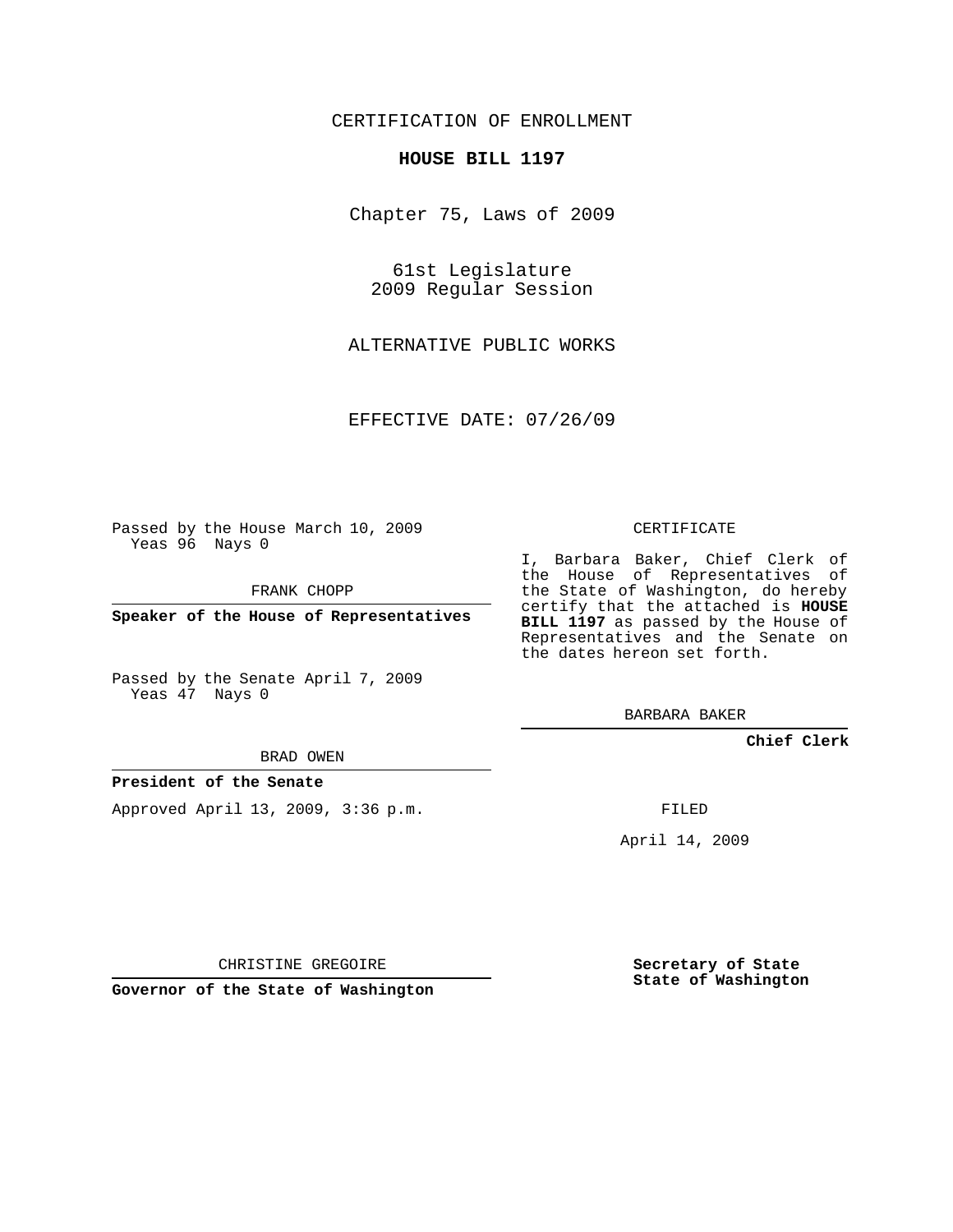# **HOUSE BILL 1197** \_\_\_\_\_\_\_\_\_\_\_\_\_\_\_\_\_\_\_\_\_\_\_\_\_\_\_\_\_\_\_\_\_\_\_\_\_\_\_\_\_\_\_\_\_

\_\_\_\_\_\_\_\_\_\_\_\_\_\_\_\_\_\_\_\_\_\_\_\_\_\_\_\_\_\_\_\_\_\_\_\_\_\_\_\_\_\_\_\_\_

Passed Legislature - 2009 Regular Session

# **State of Washington 61st Legislature 2009 Regular Session**

**By** Representatives Haigh, Kristiansen, Hunt, and Armstrong; by request of Capital Projects Advisory Review Board

Read first time 01/15/09. Referred to Committee on State Government & Tribal Affairs.

 1 AN ACT Relating to alternative public works; amending RCW 2 39.10.230, 39.10.250, 39.10.270, 39.10.300, 39.10.330, 39.10.360, and 3 39.10.420; and repealing RCW 39.10.310.

4 BE IT ENACTED BY THE LEGISLATURE OF THE STATE OF WASHINGTON:

 5 **Sec. 1.** RCW 39.10.230 and 2007 c 494 s 103 are each amended to 6 read as follows:

7 The board has the following powers and duties:

 (1) Develop and recommend to the legislature policies to further enhance the quality, efficiency, and accountability of capital construction projects through the use of traditional and alternative delivery methods in Washington, and make recommendations regarding expansion, continuation, elimination, or modification of the 13 alternative public works contracting methods;

14 (2) Evaluate the use of existing contracting procedures and 15 potential future use of other alternative contracting procedures 16 including competitive negotiation contracts;

17 (3) Develop guidelines to be used by the committee for the review 18 and approval of design-build demonstration projects that procure 19 operations and maintenance services;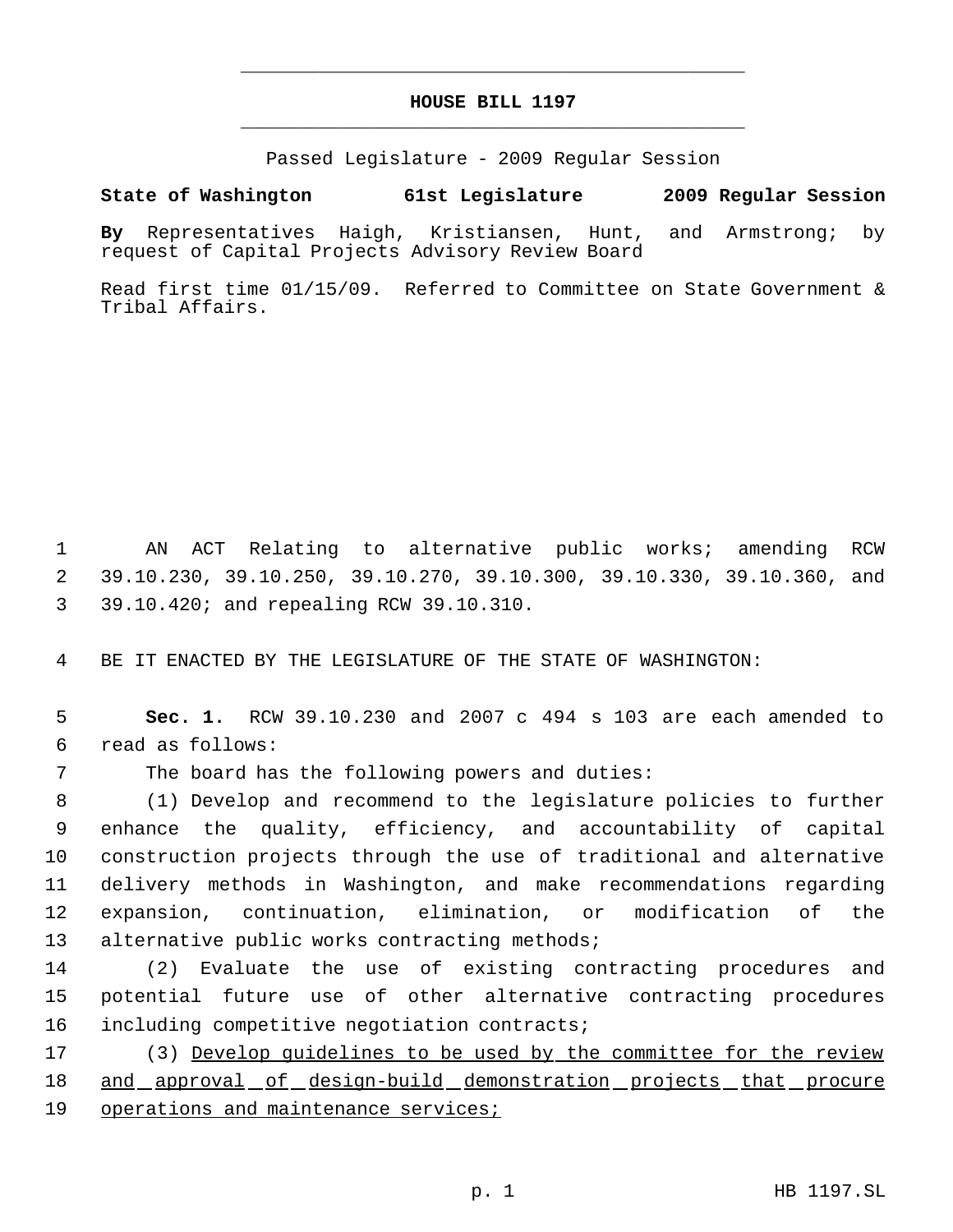(4) Appoint members of the committee; and

  $((+4))$   $(5)$  Develop and administer questionnaires designed to provide quantitative and qualitative data on alternative public works contracting procedures on which evaluations are based.

 **Sec. 2.** RCW 39.10.250 and 2007 c 494 s 105 are each amended to read as follows:

The committee shall:

 (1) Certify, or recertify, public bodies for a period of three years to use the design-build or general contractor/construction manager, or both, contracting procedures for projects with a total project cost of ten million dollars or more;

 (2) Review and approve the use of the design-build or general contractor/construction manager contracting procedures on a project by project basis for public bodies that are not certified under RCW  $39.10.270$ ; ((and))

 (3) Review and approve the use of the general contractor/construction manager contracting procedure by certified public bodies for projects with a total project cost under ten million dollars;

 (4) Review and approve not more than ten projects using the design- build contracting procedure by certified and noncertified public bodies 22 for projects that have a total project cost between two million and ten million dollars. Projects must meet the criteria in RCW 39.10.300(1). Where possible, the committee shall approve projects among multiple public bodies. In June 2010, the committee shall report to the board 26 regarding the committee's review procedure of these projects and its recommendations for further use; and

 (5) Review and approve not more than two design-build demonstration 29 projects that include procurement of operations and maintenance services for a period longer than three years.

 **Sec. 3.** RCW 39.10.270 and 2007 c 494 s 107 are each amended to read as follows:

 (1) A public body may apply for certification to use the design- build or general contractor/construction manager contracting procedure, or both. Once certified, a public body may use the contracting procedure for which it is certified on individual projects with a total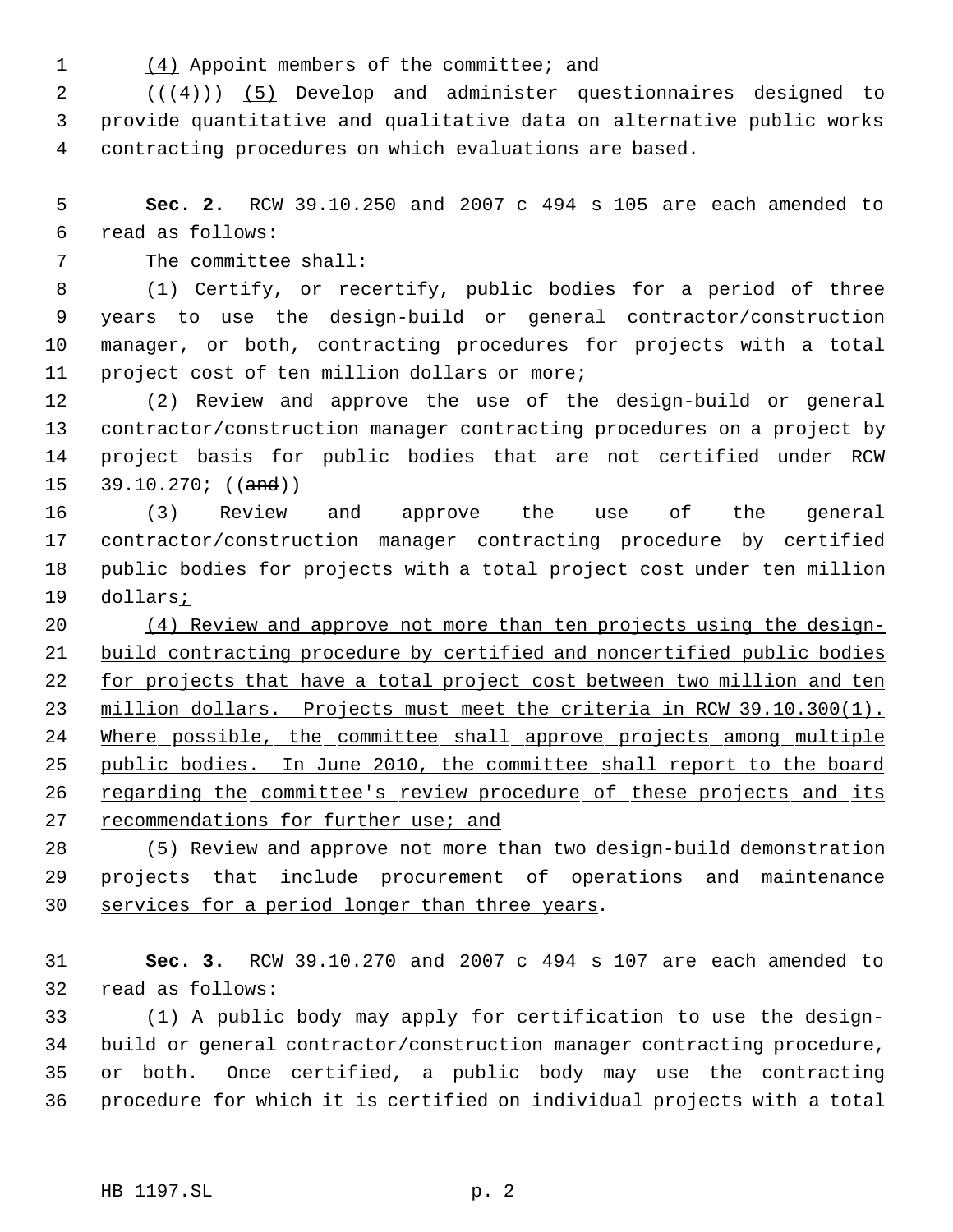project cost over ten million dollars without seeking committee approval. The certification period is three years. A public body seeking certification must submit to the committee an application in a format and manner as prescribed by the committee. The application must include a description of the public body's qualifications, its capital plan during the certification period, and its intended use of alternative contracting procedures.

8 (2) A public body seeking certification for the design-build 9 procedure must demonstrate successful management of at least one design-build project within the previous five years. A public body seeking certification for the general contractor/construction manager 12 procedure must demonstrate successful management of at least one 13 general contractor/construction manager project within the previous five years.

 (3) To certify a public body, the committee shall determine that the public body:

 (a) Has the necessary experience and qualifications to determine which projects are appropriate for using alternative contracting procedures;

 (b) Has the necessary experience and qualifications to carry out the alternative contracting procedure including, but not limited to: (i) Project delivery knowledge and experience; (ii) personnel with appropriate construction experience; (iii) a management plan and rationale for its alternative public works projects; (iv) demonstrated 25 success in managing public works projects; (v) ((demonstrated success 26 in - managing at least one general contractor/construction - manager - or 27 design-build project within the previous five years;  $(vi)$ ) the ability to properly manage its capital facilities plan including, but not limited to, appropriate project planning and budgeting experience; and  $((\overrightarrow{vii}))$   $(vi)$  the ability to meet requirements of this chapter; and

 (c) Has resolved any audit findings on previous public works projects in a manner satisfactory to the committee.

 $((+3))$   $(4)$  The committee shall, if practicable, make its determination at the public meeting during which an application for certification is reviewed. Public comments must be considered before a determination is made. Within ten business days of the public meeting, the committee shall provide a written determination to the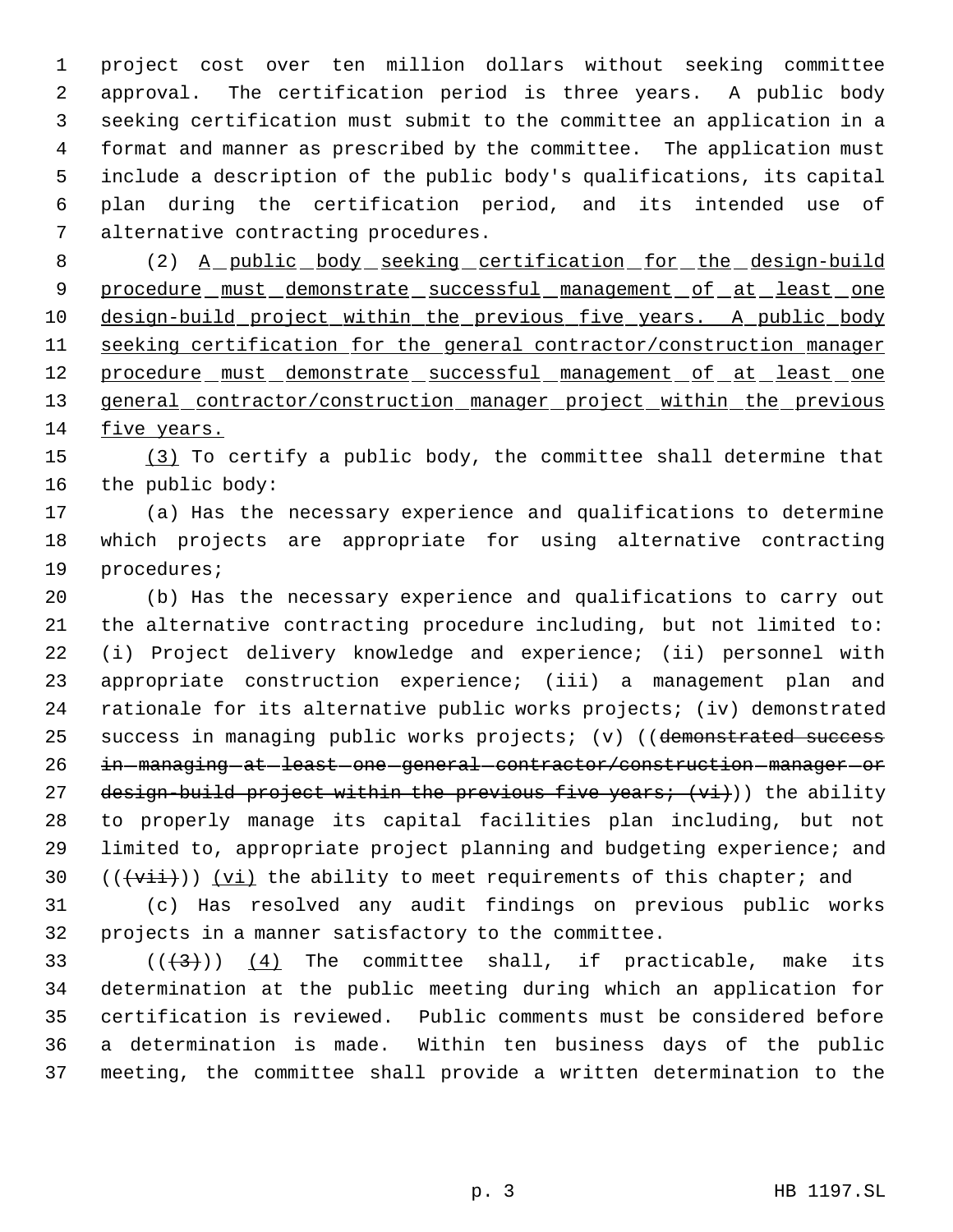public body, and make its determination available to the public on the committee's web site.

 (( $(4)$ )) (5) The committee may revoke any public body's certification upon a finding, after a public hearing, that its use of design-build or general contractor/construction manager contracting procedures no longer serves the public interest.

 $((+5))$  (6) The committee may renew the certification of a public body for one additional three-year period. The public body must submit an application for recertification at least three months before the initial certification expires. The application shall include updated information on the public body's capital plan for the next three years, its intended use of the procedures, and any other information requested by the committee. The committee must review the application for recertification at a meeting held before expiration of the applicant's initial certification period. A public body must reapply for certification under the process described in subsection (1) of this section once the period of recertification expires.

18 (((6)) (7) Certified public bodies must submit project data information as required in RCW 39.10.320 and 39.10.350.

 **Sec. 4.** RCW 39.10.300 and 2007 c 494 s 201 are each amended to read as follows:

 (1) Subject to the process in RCW 39.10.270 or 39.10.280, public bodies may utilize the design-build procedure for public works projects in which the total project cost is over ten million dollars and where:

 (a) The design and construction activities, technologies, or schedule to be used are highly specialized and a design-build approach is critical in developing the construction methodology or implementing 28 the proposed technology; or

 (b) The project design is repetitive in nature and is an incidental part of the installation or construction; or

 (c) Regular interaction with and feedback from facilities users and operators during design is not critical to an effective facility design.

 (2) Subject to the process in RCW 39.10.270 or 39.10.280, public bodies may use the design-build procedure for parking garages, regardless of cost.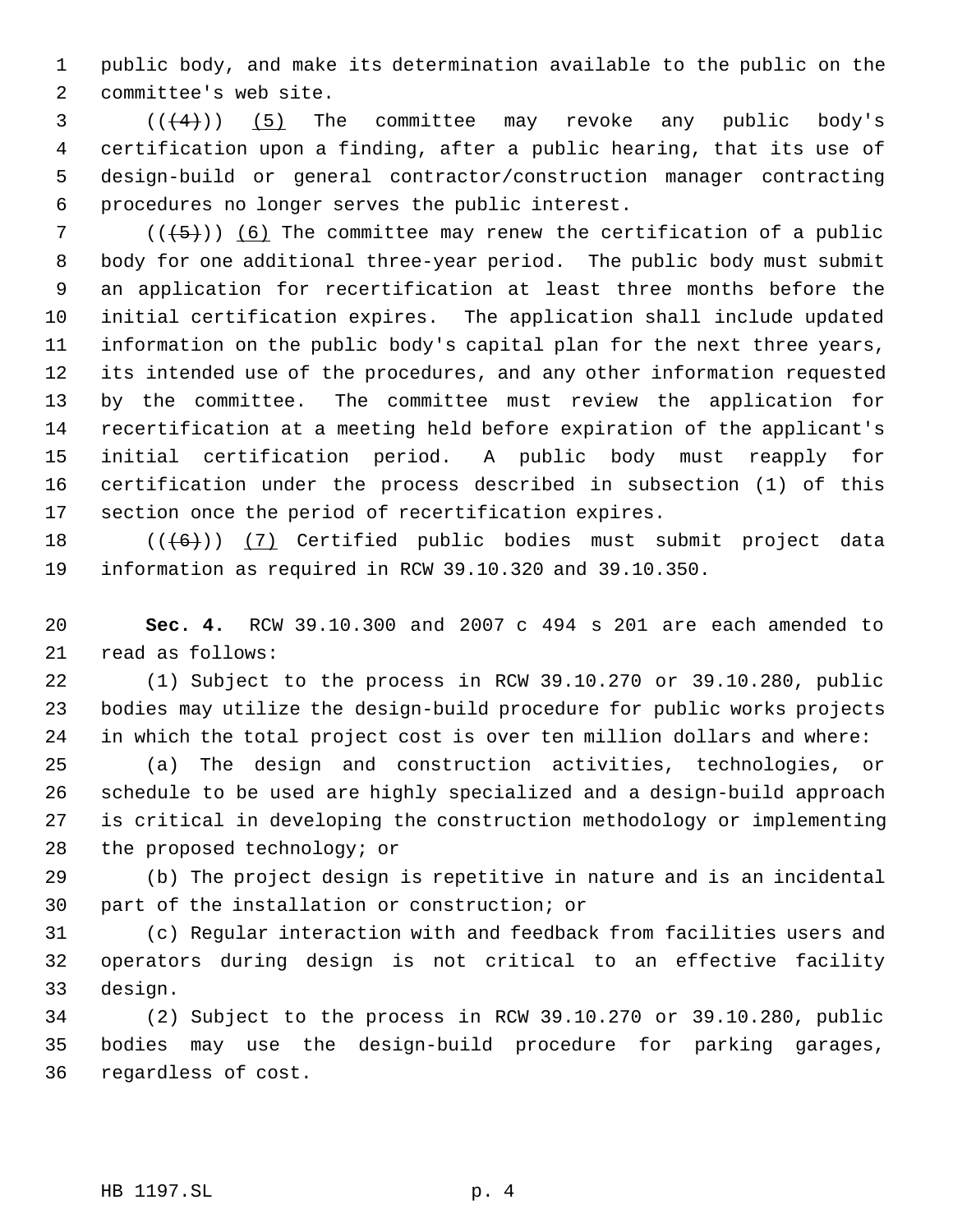1 (3) The design-build procedure ((also)) may be used for the construction or erection of preengineered metal buildings or prefabricated modular buildings, regardless of cost and is not subject to approval by the committee.

5 (4) Except for utility projects and approved demonstration projects, the design-build procedure may not be used to procure operations and maintenance services for a period longer than three years. State agency projects that propose to use the design-build- operate-maintain procedure shall submit cost estimates for the construction portion of the project consistent with the office of financial management's capital budget requirements. Operations and maintenance costs must be shown separately and must not be included as part of the capital budget request.

 (5) Subject to the process in RCW 39.10.280, public bodies may use 15 the design-build procedure for public works projects in which the total 16 project cost is between two million and ten million dollars and that 17 meet one of the criteria in subsection (1)(a), (b), or (c) of this section.

 (6) Subject to the process in RCW 39.10.280, a public body may seek 20 committee approval for a design-build demonstration project that 21 includes procurement of operations and maintenance services for a period longer than three years.

 **Sec. 5.** RCW 39.10.330 and 2007 c 494 s 204 are each amended to read as follows:

 (1) Contracts for design-build services shall be awarded through a competitive process using public solicitation of proposals for design- build services. The public body shall publish at least once in a legal newspaper of general circulation published in, or as near as possible to, that part of the county in which the public work will be done, a notice of its request for qualifications from proposers for design- build services, and the availability and location of the request for proposal documents. The request for qualifications documents shall include:

 (a) A general description of the project that provides sufficient information for proposers to submit qualifications;

(b) The reasons for using the design-build procedure;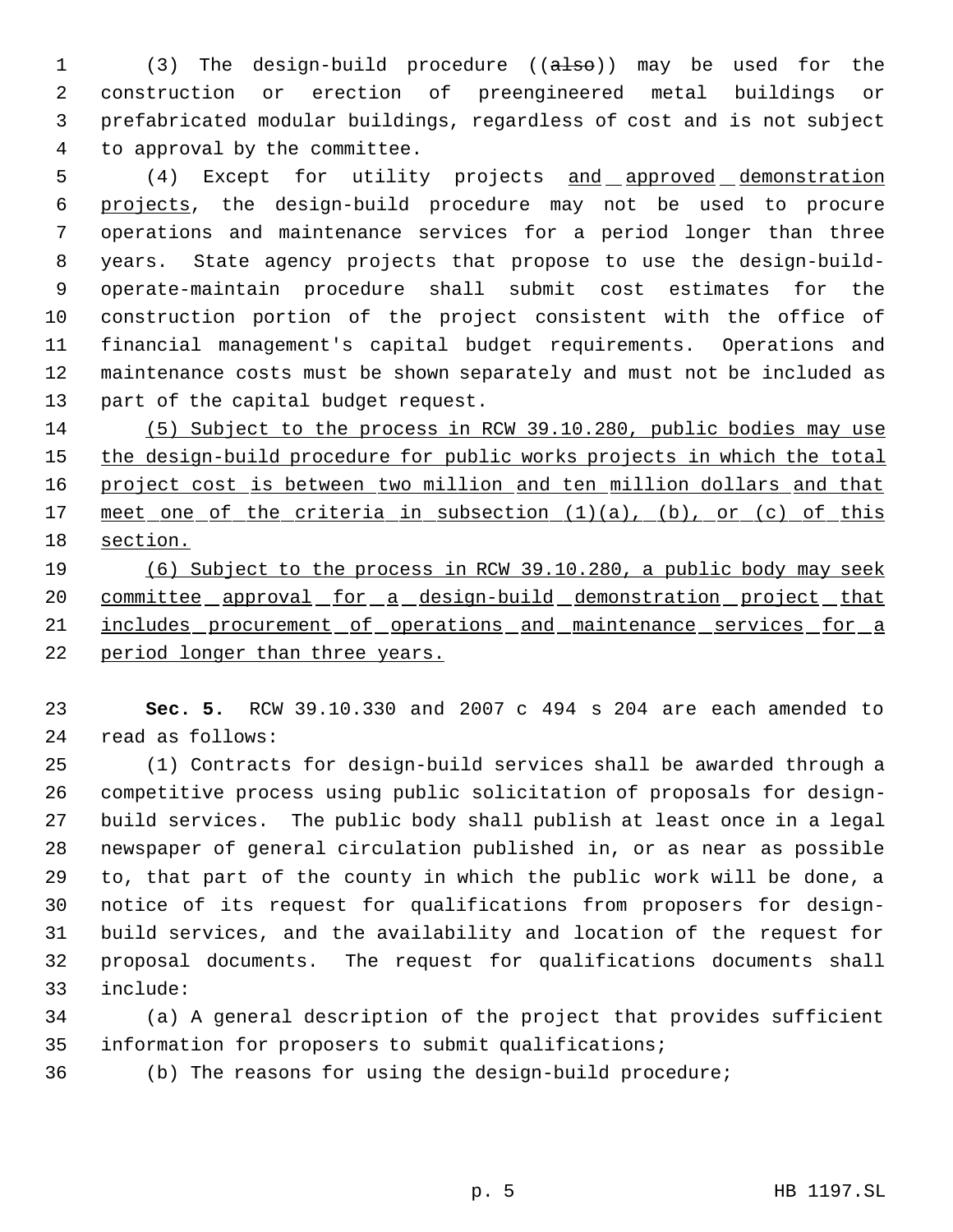(c) A description of the qualifications to be required of the proposer including, but not limited to, submission of the proposer's accident prevention program;

 (d) A description of the process the public body will use to evaluate qualifications and finalists' proposals, including evaluation factors and the relative weight of factors and any specific forms to be used by the proposers;

 (i) Evaluation factors for request for qualifications shall include, but not be limited to, technical qualifications, such as 10 specialized experience and technical competence; capability to perform; past performance of the proposers' team, including the architect-12 engineer and construction members; and other appropriate factors. Cost or price-related factors are not permitted in the request for qualifications phase;

 (ii) Evaluation factors for finalists' proposals shall include, but not be limited to, the factors listed in (d)(i) of this subsection, as well as technical approach design concept; proposal price; ability of professional personnel; past performance on similar projects; ability to meet time and budget requirements; ability to provide a performance and payment bond for the project; recent, current, and projected workloads of the firm; and location. Alternatively, if the public body determines that all finalists will be capable of producing a design that adequately meets project requirements, the public body may award the contract to the firm that submits the responsive proposal with the lowest price;

26 (e) The form of the contract to be awarded;

 (f) The amount to be paid to finalists submitting responsive proposals and who are not awarded a design-build contract;

29 (g) The schedule for the procurement process and the project; and

(h) Other information relevant to the project.

 (2) The public body shall establish an evaluation committee to evaluate the responses to the request for qualifications based on the factors, weighting, and process identified in the request for qualifications. Based on the evaluation committee's findings, the public body shall select not more than five responsive and responsible finalists to submit proposals. The public body may, in its sole discretion, reject all proposals and shall provide its reasons for rejection in writing to all proposers.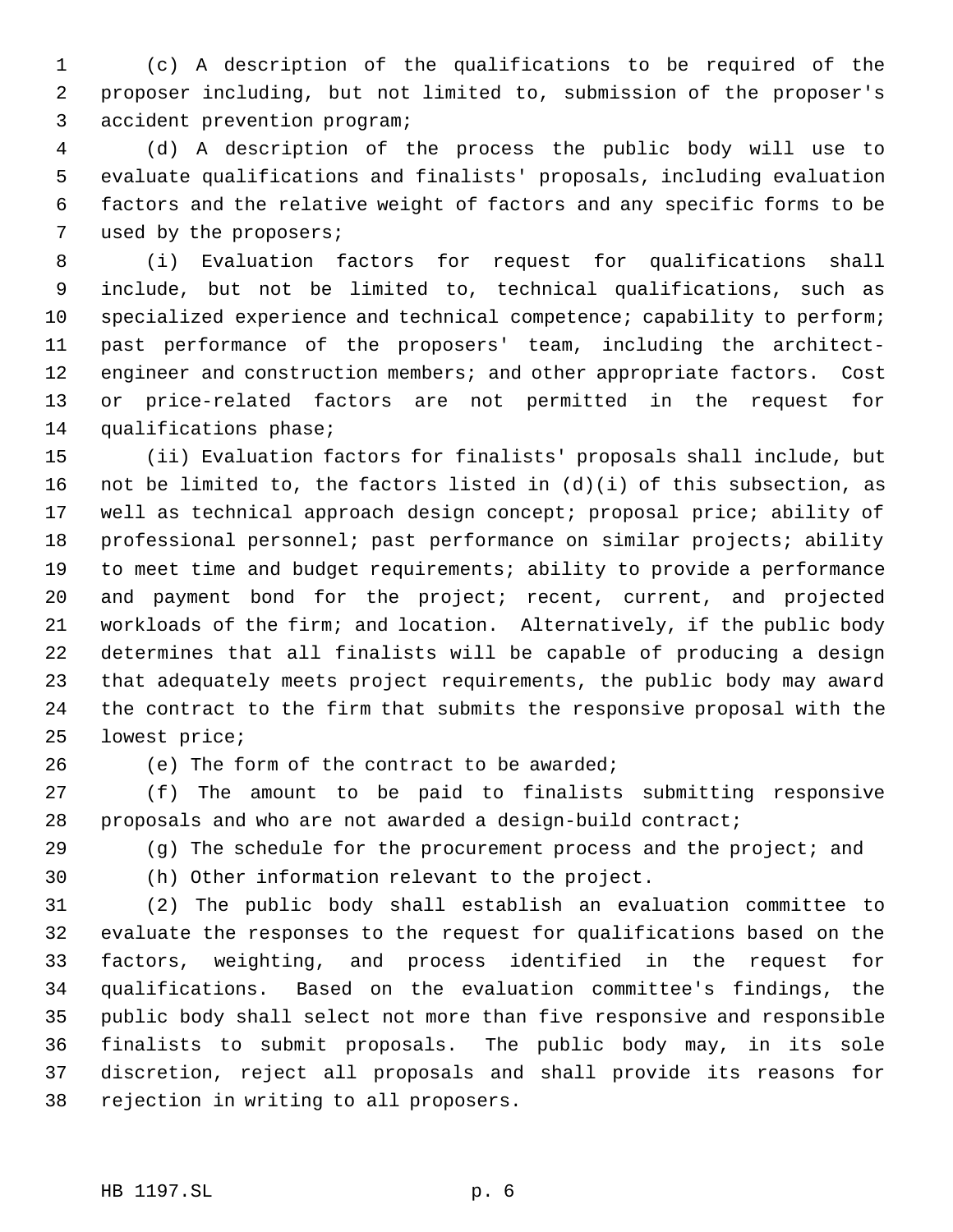(3) Upon selection of the finalists, the public body shall issue a request for proposals to the finalists, which shall provide the following information:

 (a) A detailed description of the project including programmatic, performance, and technical requirements and specifications; functional and operational elements; minimum and maximum net and gross areas of any building; and, at the discretion of the public body, preliminary engineering and architectural drawings; and

(b) The target budget for the design-build portion of the project.

 (4) The public body shall establish an evaluation committee to evaluate the proposals submitted by the finalists. Design-build contracts shall be awarded using the procedures in (a) or (b) of this subsection. The public body must identify in the request for qualifications which procedure will be used.

 (a) The finalists' proposals shall be evaluated and scored based on the factors, weighting, and process identified in the initial request for qualifications and in any addenda published by the public body. Public bodies may request best and final proposals from finalists. The public body shall initiate negotiations with the firm submitting the highest scored proposal. If the public body is unable to execute a contract with the firm submitting the highest scored proposal, negotiations with that firm may be suspended or terminated and the public body may proceed to negotiate with the next highest scored firm. Public bodies shall continue in accordance with this procedure until a contract agreement is reached or the selection process is terminated.

 (b) If the public body determines that all finalists are capable of producing a design that adequately meets project requirements, the public body may award the contract to the firm that submits the responsive proposal with the lowest price.

 (5) The firm awarded the contract shall provide a performance and payment bond for the contracted amount. The public body shall provide 32 appropriate honorarium payments to finalists submitting ((best-and 33 final)) responsive proposals that are not awarded a design-build contract. Honorarium payments shall be sufficient to generate meaningful competition among potential proposers on design-build projects. In determining the amount of the honorarium, the public body shall consider the level of effort required to meet the selection criteria.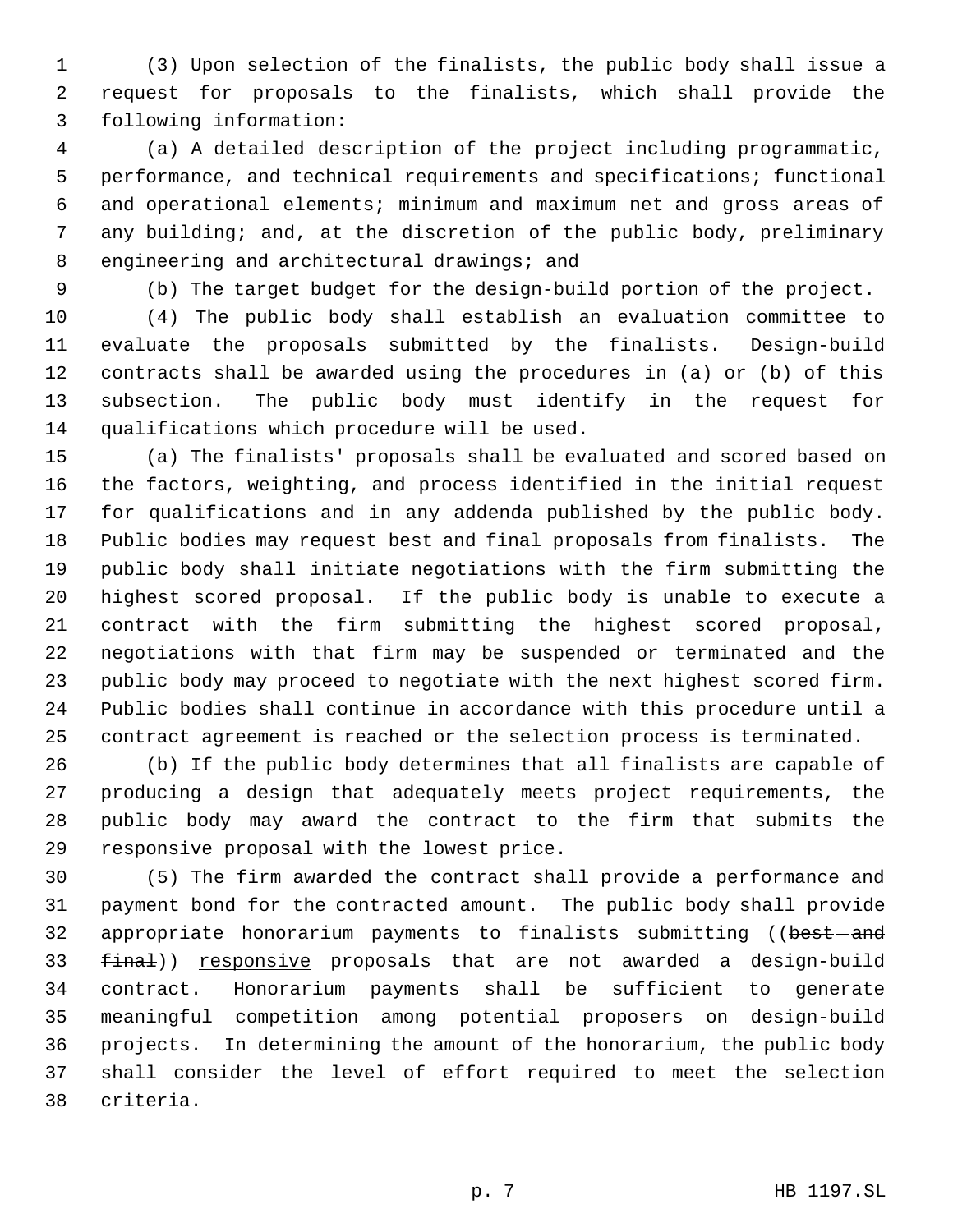**Sec. 6.** RCW 39.10.360 and 2007 c 494 s 303 are each amended to read as follows:

 (1) Public bodies should select general contractor/construction managers early in the life of public works projects, and in most situations no later than the completion of schematic design.

 (2) Contracts for the services of a general contractor/ construction manager under this section shall be awarded through a competitive process requiring the public solicitation of proposals for general contractor/construction manager services. The public solicitation of proposals shall include:

 (a) A description of the project, including programmatic, performance, and technical requirements and specifications when available;

 (b) The reasons for using the general contractor/construction manager procedure;

 (c) A description of the qualifications to be required of the firm, including submission of the firm's accident prevention program;

 (d) A description of the process the public body will use to evaluate qualifications and proposals, including evaluation factors and 20 the relative weight of factors;

 (e) The form of the contract, including any contract for 22 preconstruction services, to be awarded;

(f) The estimated maximum allowable construction cost; and

 (g) The bid instructions to be used by the general contractor/ construction manager finalists.

 (3) Evaluation factors for selection of the general 27 contractor/construction (( $\{\text{manager}\}\)$ ) manager shall include, but not be limited to:

(a) Ability of the firm's professional personnel;

(b) The firm's past performance in negotiated and complex projects;

(c) The firm's ability to meet time and budget requirements;

 (d) The scope of work the firm proposes to self-perform and its ability to perform that work;

(e) The firm's proximity to the project location;

(f) Recent, current, and projected workloads of the firm; and

(g) The firm's approach to executing the project.

 (4) A public body shall establish a committee to evaluate the proposals. After the committee has selected the most qualified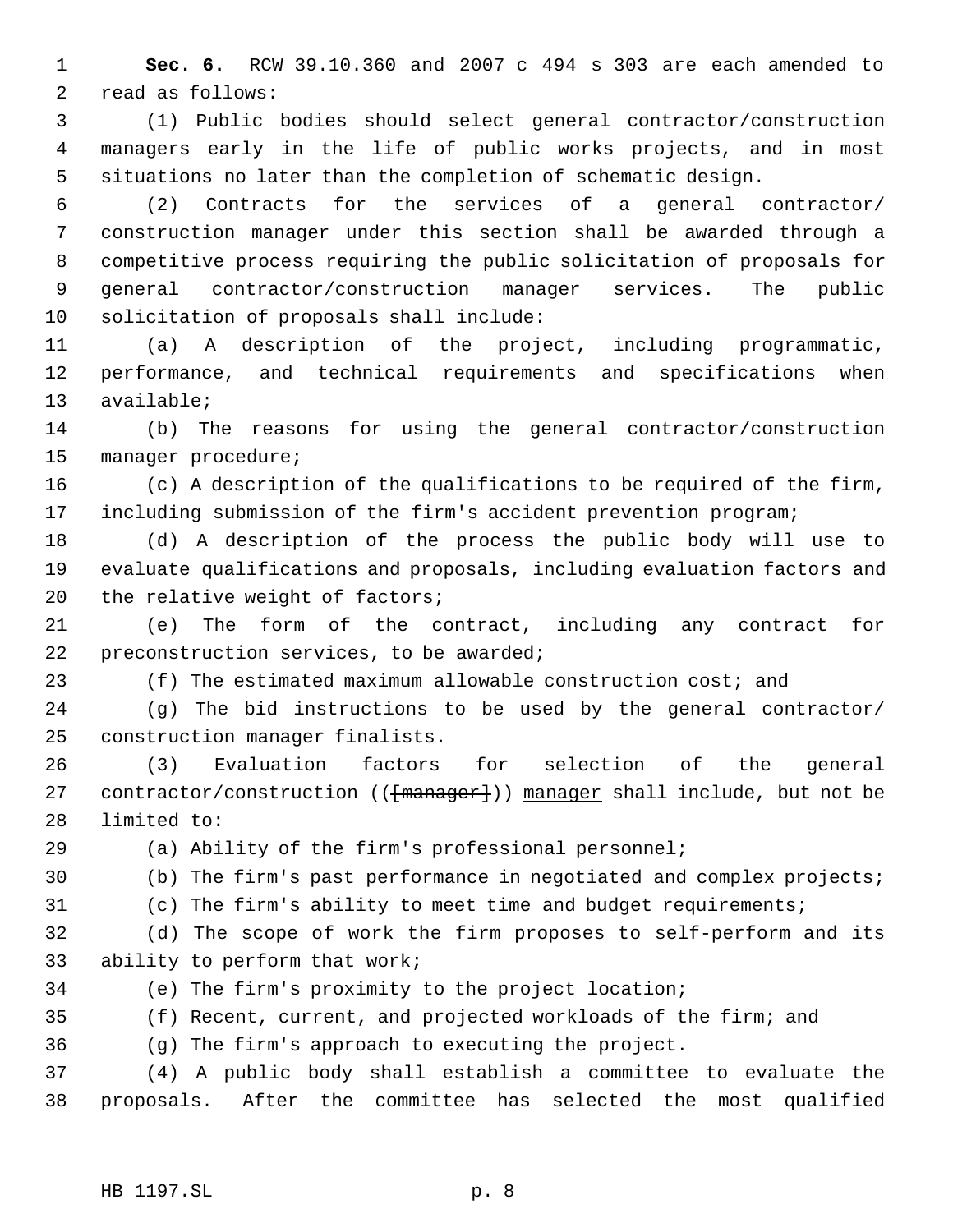1 finalists, at the time specified by the public body, these finalists shall submit final proposals, including sealed bids for the percent fee on the estimated maximum allowable construction cost and the fixed amount for the general conditions work specified in the request for 5 proposal. The public body shall establish a time and place for the opening of sealed bids for the percent fee on the estimated maximum allowable construction cost and the fixed amount for the general conditions work specified in the request for proposal. At the time and 9 place named, these bids must be publicly opened and read and the public body shall make all previous scoring available to the public. The public body shall select the firm submitting the highest scored final proposal using the evaluation factors and the relative weight of factors published in the public solicitation of proposals. A public body shall not evaluate or disqualify a proposal based on the terms of a collective bargaining agreement.

 (5) Public bodies may contract with the selected firm to provide services during the design phase that may include life-cycle cost design considerations, value engineering, scheduling, cost estimating, constructability, alternative construction options for cost savings, and sequencing of work, and to act as the construction manager and general contractor during the construction phase.

 **Sec. 7.** RCW 39.10.420 and 2007 c 494 s 401 are each amended to read as follows:

 (1) The following public bodies are authorized to use the job order contracting procedure:

(a) The department of general administration;

(b) The University of Washington;

(c) Washington State University;

 (d) Every city with a population greater than seventy thousand and any public authority chartered by such city under RCW 35.21.730 through 35.21.755;

 (e) Every county with a population greater than four hundred fifty thousand;

 (f) Every port district with total revenues greater than fifteen million dollars per year;

 (g) Every public utility district with revenues from energy sales greater than twenty-three million dollars per year;